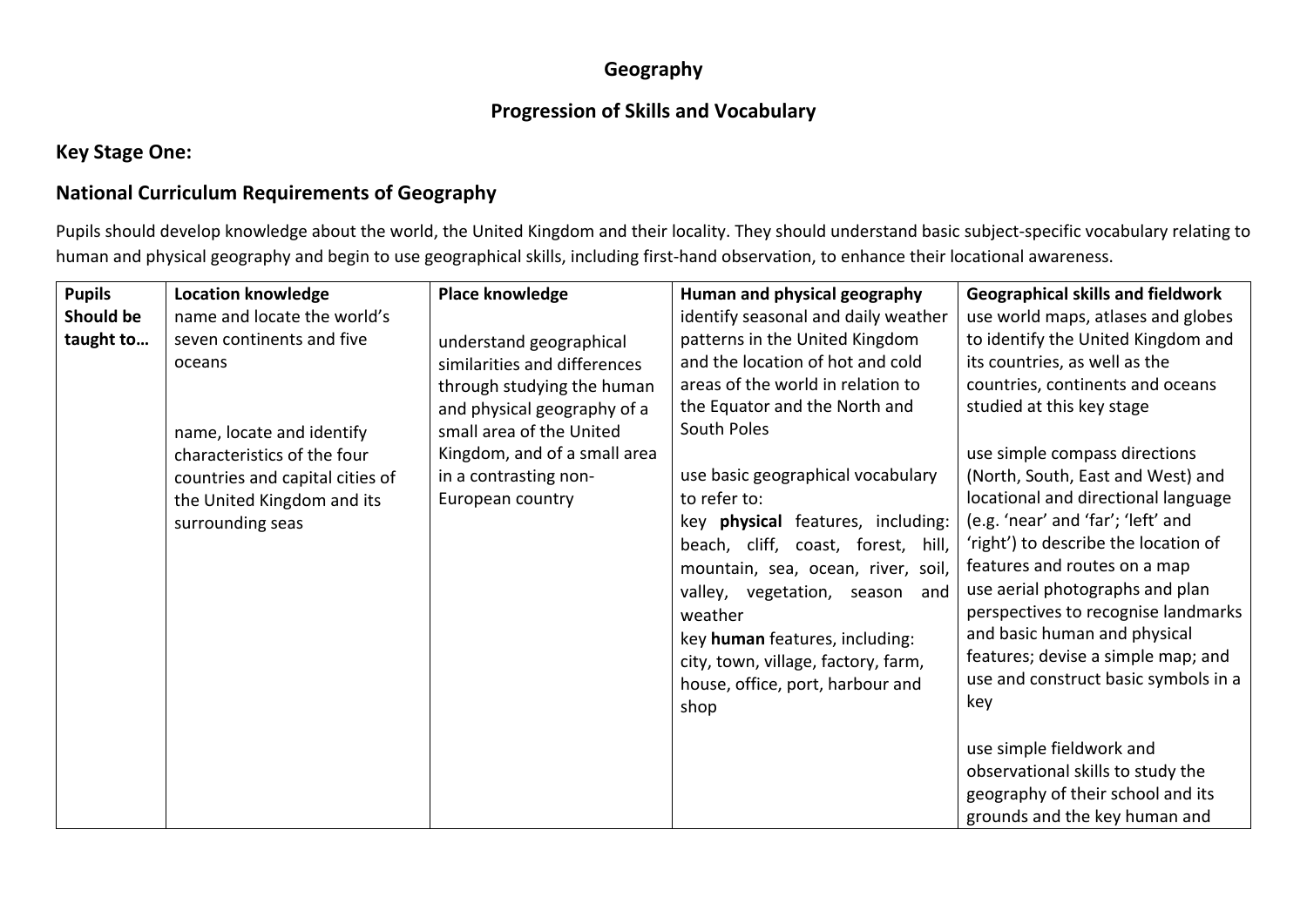| <b>Vocabulary</b><br>United Kingdom, England,<br>Dependent on Long term<br>Humans: city, town, village,<br>planning and places studied.<br>factory, farm, house, office, port,<br>Scotland, Wales, Northern<br>Ireland, town, city, village, sea,<br>harbour and shop.<br>beach, hill, mountain, London,<br>Belfast, Cardiff, Edinburgh,<br>Physical: beach, cliff, coast, forest,<br>capital city, world map,<br>hill, mountain, sea, ocean, river,<br>continent, sea, ocean, Europe,<br>soil, valley, vegetation, season and<br>Africa, Asia, Australasia, North<br>weather;<br>America, South America,<br>Antarctica. English Channel,<br>North Sea, Irish Sea, Atlantic<br>Ocean, Atlantic Ocean, Pacific<br>Ocean, Indian Ocean, Arctic<br>Ocean, Southern Ocean. | environment.<br>compass, 4-point, direction, North,<br>East, South, West, plan, record,<br>observe, aerial view, key, map,<br>atlas, globe, symbols, direction,<br>position, route, journey, changes,<br>tally chart, pictogram, , country,<br>continent, human, physical. |
|------------------------------------------------------------------------------------------------------------------------------------------------------------------------------------------------------------------------------------------------------------------------------------------------------------------------------------------------------------------------------------------------------------------------------------------------------------------------------------------------------------------------------------------------------------------------------------------------------------------------------------------------------------------------------------------------------------------------------------------------------------------------|----------------------------------------------------------------------------------------------------------------------------------------------------------------------------------------------------------------------------------------------------------------------------|

# **Knowledge skills, Understanding breakdown**

## **Year 1**

| Can they begin to explain why<br>Can they say what they like about<br>Can they tell someone their<br>Can<br>they would wear different clothes<br>address?<br>their locality?<br>at different times of the year?<br>Can they explain the main<br>Can they sort things they like and<br>Kingdom?                                                                                                                                                                                                                                                                                                                                        | <b>Geographical Enquiry</b> | <b>Physical Geography</b> | <b>Human Geography</b> | <b>Geographical Knowledge</b>                                                                                                                                                          |  |
|---------------------------------------------------------------------------------------------------------------------------------------------------------------------------------------------------------------------------------------------------------------------------------------------------------------------------------------------------------------------------------------------------------------------------------------------------------------------------------------------------------------------------------------------------------------------------------------------------------------------------------------|-----------------------------|---------------------------|------------------------|----------------------------------------------------------------------------------------------------------------------------------------------------------------------------------------|--|
| Can they tell something about<br>features of a hot and cold place?<br>don't like?<br>the people who live in hot and<br>Can they describe a locality using<br>Can they answer some<br>cold places?<br>United Kingdom?<br>words and pictures?<br>questions using different<br>Can they explain what they might<br>resources, such as books, the<br>Can they explain how the weather<br>wear if they lived in a very hot or<br>changes with each season?<br>internet and atlases?<br>a very cold place?<br>pole are on a globe or atlas?<br>Can they think of a few relevant<br>Can they name key?<br>questions to ask about a locality? |                             |                           |                        | they identify the four<br>countries making up the United<br>Can they name some of the<br>main towns and cities in the<br>Can they point out where the<br>equator, north pole and south |  |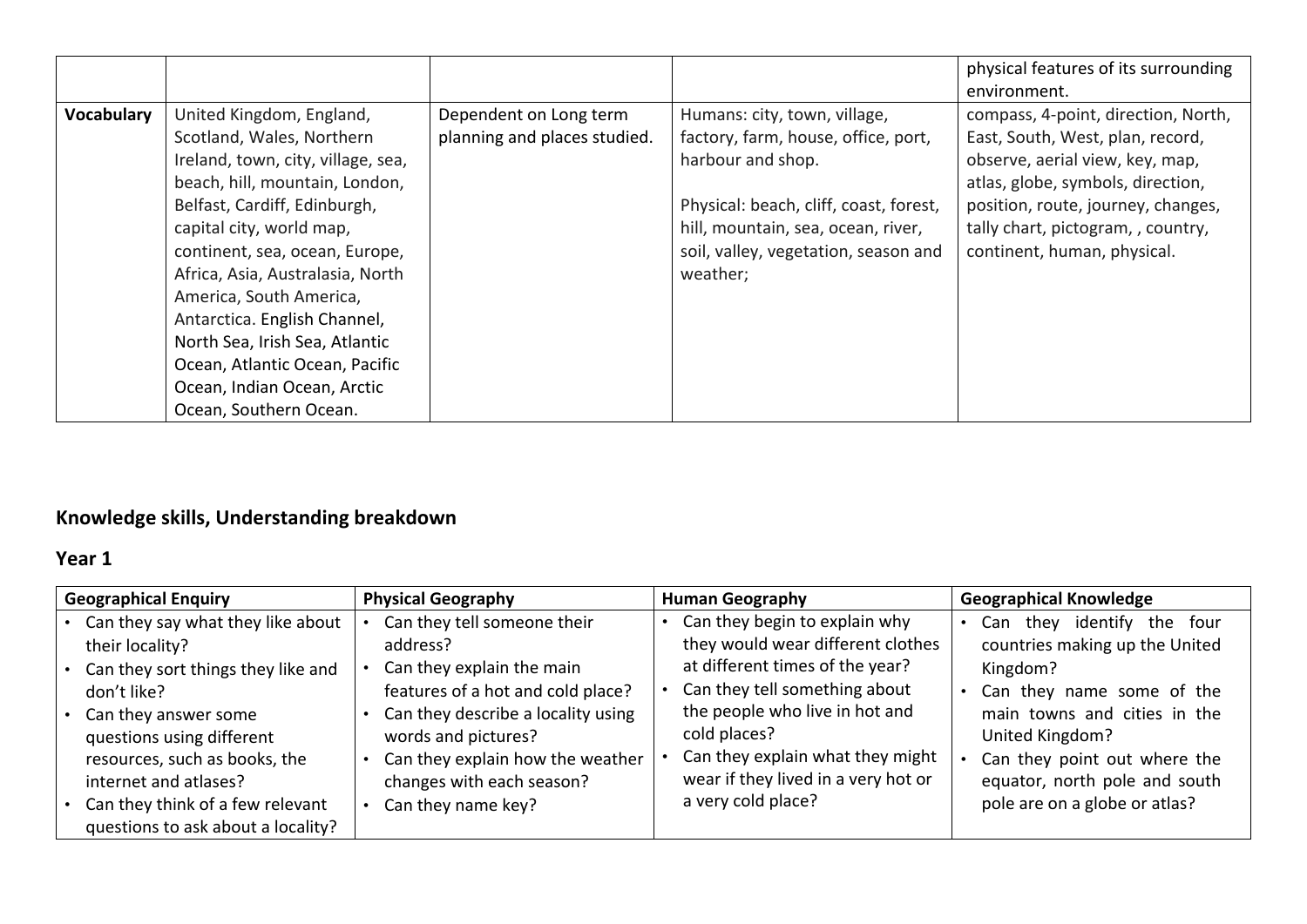| Can they answer questions about<br>the weather?                                                                                                                        | features associated with a town or<br>village, e.g. 'church', 'farm', 'shop',                                                                         |                                                                              |                                                                  |  |
|------------------------------------------------------------------------------------------------------------------------------------------------------------------------|-------------------------------------------------------------------------------------------------------------------------------------------------------|------------------------------------------------------------------------------|------------------------------------------------------------------|--|
| Can they keep a weather chart?                                                                                                                                         | 'house'?                                                                                                                                              |                                                                              |                                                                  |  |
| <b>Challenging</b>                                                                                                                                                     |                                                                                                                                                       |                                                                              |                                                                  |  |
| • Can they answer questions using<br>a weather chart?<br>Can they make plausible<br>predictions about what the<br>weather may be like later in the<br>day or tomorrow? | • Can they name key<br>features associated with a town or<br>village, e.g. 'factory', 'detached<br>house', 'semi-detached house',<br>'terrace house'? | • Can they name different jobs that<br>people living in their area might do? | • Can they name a few towns in the<br>south and north of the UK? |  |

# **Year 2**

| <b>Geographical Enquiry</b>                                                                                                                                                                                                                                                                                                                                                    | <b>Physical Geography</b>                                                                                                                                                                                                                                                                                                                                                                                                                                                                                   | <b>Human Geography</b>                                                                                                                                                                                                                                                                                                                                                                                | <b>Geographical Knowledge</b>                                                                                                                                                                                                                                                         |  |  |
|--------------------------------------------------------------------------------------------------------------------------------------------------------------------------------------------------------------------------------------------------------------------------------------------------------------------------------------------------------------------------------|-------------------------------------------------------------------------------------------------------------------------------------------------------------------------------------------------------------------------------------------------------------------------------------------------------------------------------------------------------------------------------------------------------------------------------------------------------------------------------------------------------------|-------------------------------------------------------------------------------------------------------------------------------------------------------------------------------------------------------------------------------------------------------------------------------------------------------------------------------------------------------------------------------------------------------|---------------------------------------------------------------------------------------------------------------------------------------------------------------------------------------------------------------------------------------------------------------------------------------|--|--|
| Can they label a diagram or<br>photograph using some<br>geographical words?<br>Can they find out about a locality<br>by using different sources of<br>evidence?<br>Can they find out about a locality<br>by asking some relevant questions<br>to someone else?<br>Can they say what they like and<br>don't like about their locality and<br>another locality like the seaside? | Can they describe some physical<br>features of their own locality?<br>Can they explain what makes a<br>locality special?<br>Can they describe some places<br>which are not near the school?<br>Can they describe a place outside<br>geographical<br>Europe<br>using<br>words?<br>Can they describe some of the<br>features<br>with an<br>associated<br>island?<br>thev<br>describe<br>the<br>key<br>Can<br>features of a place, using words<br>like, beach, coast forest, hill,<br>mountain, ocean, valley? | Can they describe some human<br>features of their own locality,<br>such as the jobs people do?<br>Can they explain how the jobs<br>people do may be different in<br>different parts of the world?<br>Do they think that people ever<br>spoil the area? How?<br>Do they think that people try to<br>make the area better? How?<br>Can they explain what<br>facilities a town or village might<br>need? | Can they name the continents of<br>the world and find them in an<br>atlas?<br>Can they name the world's oceans<br>and find them in an atlas?<br>Can they name the major cities of<br>England, Wales, Scotland and<br>Ireland?<br>Can they find where they live on a<br>map of the UK? |  |  |
| <b>Challenging</b>                                                                                                                                                                                                                                                                                                                                                             |                                                                                                                                                                                                                                                                                                                                                                                                                                                                                                             |                                                                                                                                                                                                                                                                                                                                                                                                       |                                                                                                                                                                                                                                                                                       |  |  |